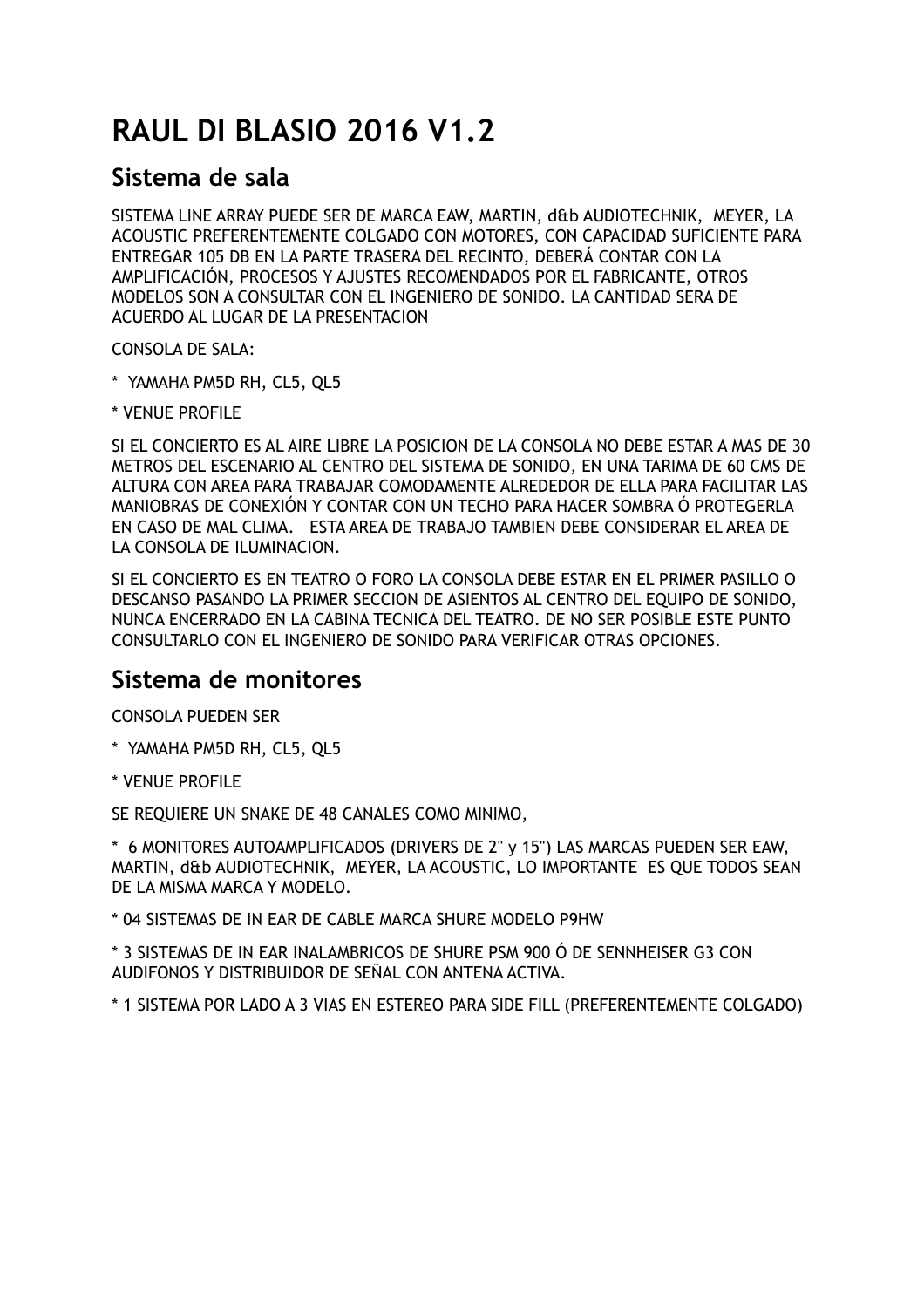|                | <b>RAUL DIBLASIO</b>           | 2016                             | V1.2                           |                                |
|----------------|--------------------------------|----------------------------------|--------------------------------|--------------------------------|
| <b>CHANNEL</b> | <b>INSTRUMENT</b>              | <b>MICROPHONE</b>                | <b>STAND</b>                   |                                |
| 1              | <b>KICK Rack Down</b>          | Beta 52 / AKG D112               | Short-boom                     |                                |
| $\overline{2}$ | <b>Kick Rack UP</b>            | <b>SHURE SM91</b>                | Clamp                          |                                |
| 3              | Snare Up                       | <b>SHURE BETA-57</b>             | Clamp                          |                                |
| $\overline{4}$ | Snare down                     | <b>SHURE BETA-57</b>             | Clamp                          |                                |
| 5              | Hi Hat                         | <b>SHURE SM-81 / KSM137</b>      | Short-boom                     |                                |
| 6              | Tom 1                          | <b>SHURE SM-98</b>               | Clamp                          |                                |
| $\overline{7}$ | Tom 2                          | <b>SHURE SM-98</b>               | Clamp                          |                                |
| 8              | Tom 3                          | <b>SHURE SM-98</b>               | Clamp                          |                                |
| 9              | O.H. Left                      | SHURE KSM137, KSM27 ó 37         | Large-boom                     |                                |
| 10             | OH Right                       | SHURE KSM137, KSM27 ó 37         | Large-boom                     |                                |
| 11             | <b>CONGA Hi</b>                | SHURE SM-57 / E835 Senn          | Clamp                          |                                |
| 12             | <b>CONGA Lo</b>                | SHURE SM-57 / E835 Senn          | Clamp                          |                                |
| 13             | <b>BONGOS</b>                  | SHURE SM-57 / E835 Senn          | Clamp                          |                                |
| 14             | <b>GUITAR Elec.</b>            | SM57 ó KSM32 Shure               | <b>Small Boom</b>              | mic to amp                     |
| 15             | <b>GUITAR Elec.</b>            | D.I.B.                           |                                |                                |
| 16             | <b>BASS</b>                    | D.I.B.                           |                                |                                |
| 17             | <b>KEYB 1 Left</b>             | D.I.B.                           | 2 KEY STAND                    |                                |
| 18             | <b>KEYB 1 Left</b>             | D.I.B.                           | 2 KEY STAND                    |                                |
| 19             | <b>KEYB 2 Right</b>            | D.I.B.                           | 2 KEY STAND                    |                                |
| 20             | <b>KEYB 2 Right</b>            | D.I.B.                           | 2 KEY STAND                    |                                |
| 21             | <b>PIANOL</b>                  | Neumann KMS 184 ó DPA            | Clamp                          |                                |
| 22             | PIANO <sub>M</sub>             | Neumann KMS 184 ó DPA            | Clamp                          |                                |
| 23             | <b>RAUL VOCAL</b>              | WIRELESS Shure SM58 UR<br>System | Large-boom                     |                                |
| 24             | <b>VOCAL</b> (Spare)           | WIRELESS Shure SM58 UR<br>System | Large-boom                     |                                |
| 25             | Sax                            | SM98 with clip                   |                                |                                |
| 26             | Voice Fem 1                    | WIRELESS Shure SM58 UR<br>System | <b>Tripoid</b><br><b>Stand</b> | <b>Mónica</b><br><b>Meza</b>   |
| 27             | Voice Fem 2                    | WIRELESS Shure SM58 UR<br>System | Tripoid<br>Stand               | <b>Tomey</b><br><b>Sellars</b> |
| 28             | <b>Voice Conductor</b><br>Home | WIRELESS Shure SM58 UR<br>System | <b>Tripoid</b><br>Stand        |                                |
| 29             | Sequence L                     | D.I.B.                           | Lateral<br>table               | En keyb set                    |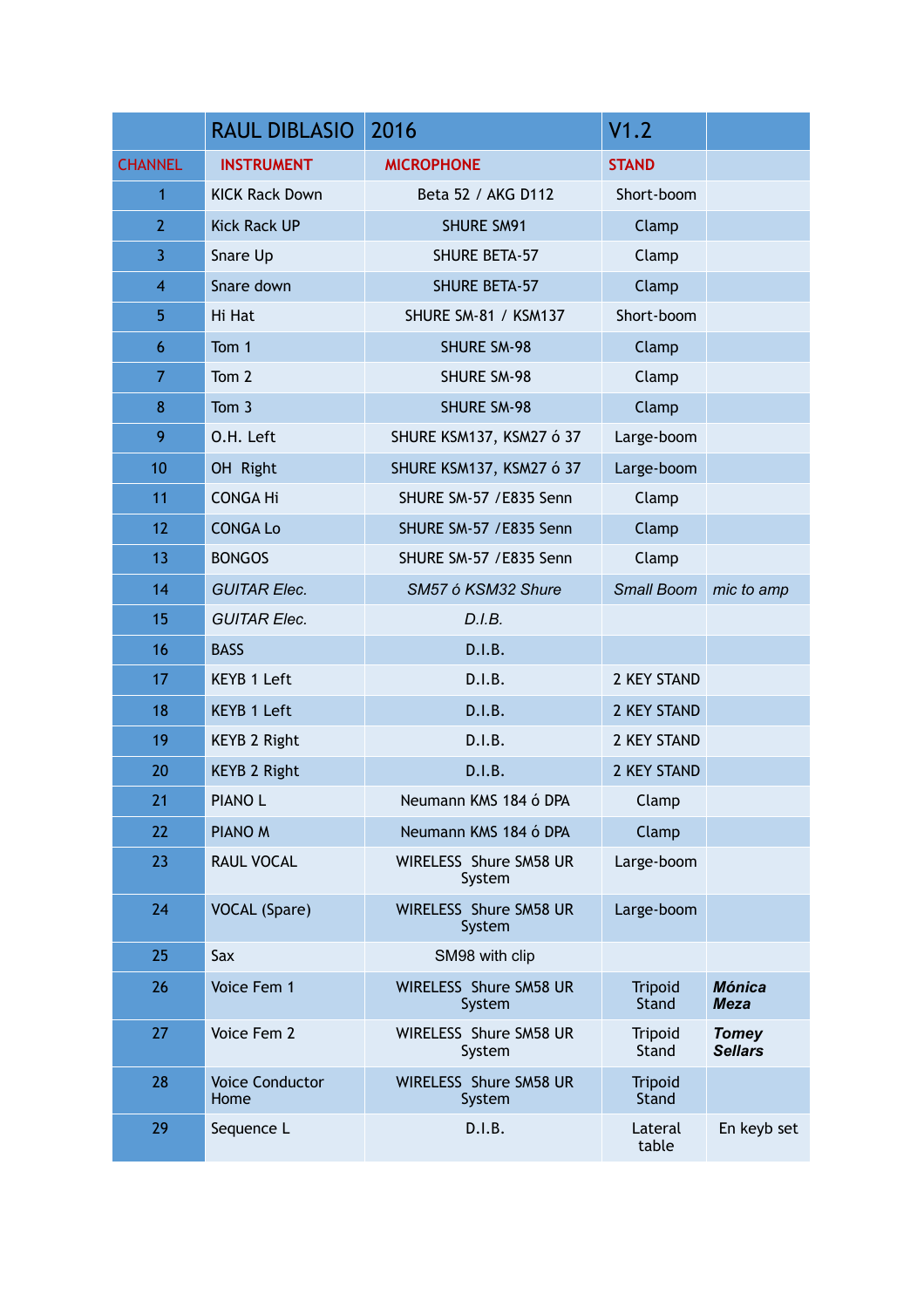| 30 | Sequence R           | D.I.B.                               | Lateral<br>table | En keyb set |
|----|----------------------|--------------------------------------|------------------|-------------|
| 31 | Bandoneón (Low)      | Wireless shure UR, MX184<br>Lavalier |                  |             |
| 32 | Bandoneón (Hi)       | Wireless shure UR, MX184<br>Lavalier |                  |             |
| 33 |                      |                                      |                  |             |
| 34 |                      |                                      |                  |             |
| 35 |                      |                                      |                  |             |
| 36 |                      |                                      |                  |             |
| 37 |                      |                                      |                  |             |
| 38 |                      |                                      |                  |             |
| 39 | Microphone DBX       |                                      |                  |             |
| 40 | <b>Talk Back FOH</b> | <b>SM58 SWITCH</b>                   |                  |             |
| 41 | Ipod L               |                                      |                  |             |
| 42 | Ipod R               |                                      |                  |             |

|                 | <b>RAUL DIBLASIO</b>                  | <b>MONITORS 2016</b>                    | V1.2                       |  |
|-----------------|---------------------------------------|-----------------------------------------|----------------------------|--|
| <b>AUXILIAR</b> | <b>MUSICIAN</b>                       | <b>SISTEM</b>                           | <b>SOURCE</b>              |  |
| $1 - 2$         | <b>DRUMER</b>                         | <b>P9HW SHURE</b>                       | Wired 1                    |  |
| $3 - 4$         | <b>BASS</b>                           | <b>P9HW SHURE</b>                       | Wired 2                    |  |
| $5 - 6$         | <b>GTR</b>                            | <b>P9HW SHURE</b>                       | Wired 3                    |  |
| $7 - 8$         | <b>KEYBOARD</b>                       | <b>P9HW SHURE</b>                       | Wired 4                    |  |
| $9 - 10$        | <b>BANDONEON</b>                      | PSM 900 SHURE o G3<br><b>SENNHEISER</b> | Wireless 1                 |  |
| $11 - 12$       | <b>VOCAL FEM 1</b>                    | PSM 900 SHURE o G3<br><b>SENNHEISER</b> | Wireless 2                 |  |
| $13 - 14$       | <b>VOCAL FEM 2</b>                    | PSM 900 SHURE o G3<br><b>SENNHEISER</b> | Wireless 3                 |  |
| $15 - 16$       | <b>PIANO RAUL DI</b><br><b>BLASIO</b> | 2 WEDGE monitors 1" X 15"               | <b>IN STEREO</b>           |  |
| $17 - 18$       | <b>SIDE FILL</b>                      | 2 SISTEMS ON STAGE                      | 3 WAYS IN<br><b>STEREO</b> |  |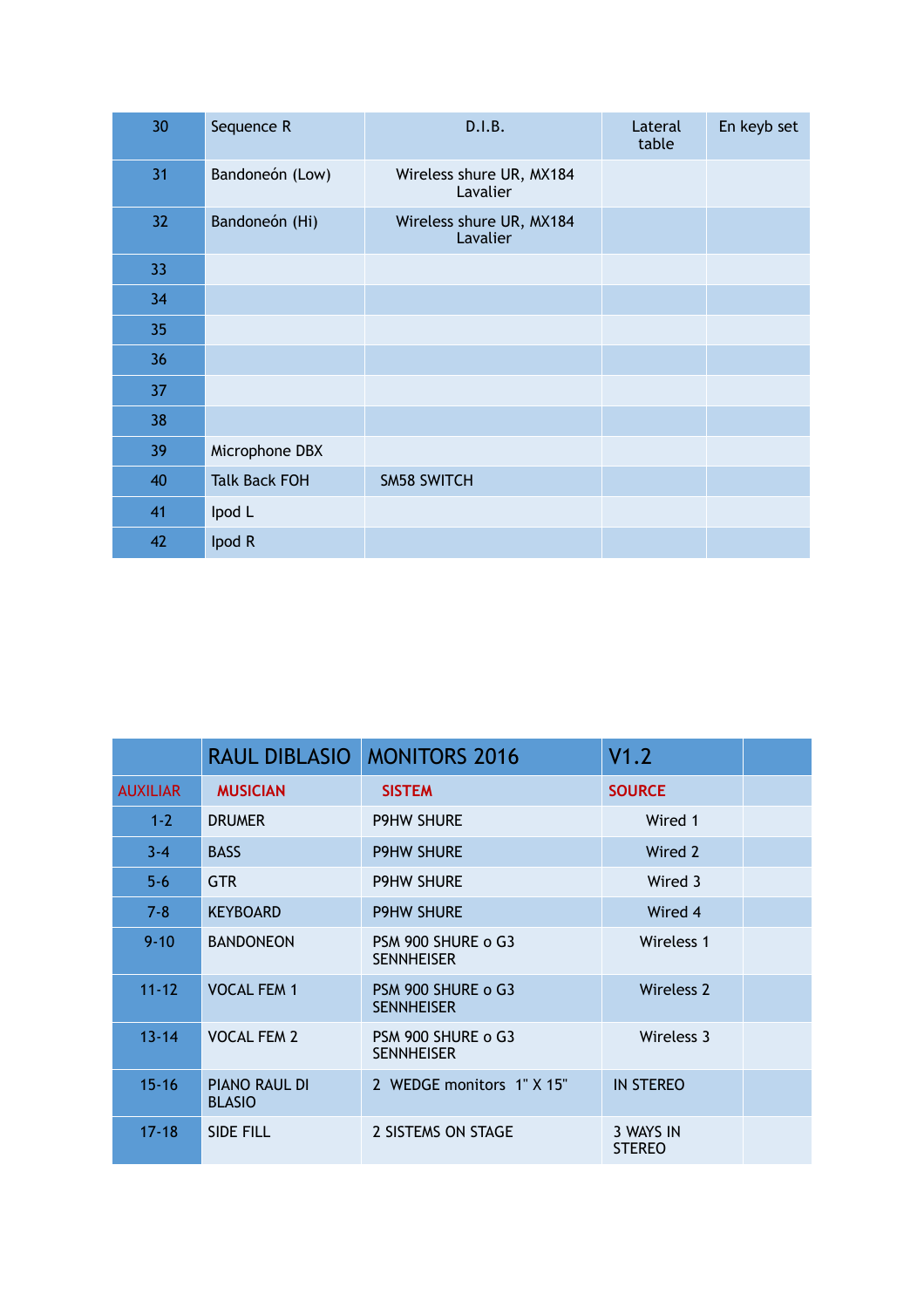| $19 - 20$ | <b>FRONT FILL</b> | 2 or 4 WEDGE monitors 1"X<br>15" |  |
|-----------|-------------------|----------------------------------|--|
| 21        | <b>FX</b>         |                                  |  |
| 22        | <b>FX</b>         |                                  |  |
| 23        | <b>FX</b>         |                                  |  |
| 24        | <b>FX</b>         |                                  |  |

LOS 4 SISTEMAS DE IN EAR DE CABLE Y LOS 3 IN EAR INALAMBRICOS DEBEN COMPLEMENTARSE CON AUDIFONOS, LOS MONITORES DE PISO EN OPTIMAS CONDICIONES Y CON CABLEADO LARGO, TODOS LOS MICROFONOS INALAMBRICOS DEBEN TENER LOS SOPORTES PARA SUS RESPECTIVAS BASES.

TODOS LOS CABLES Y BASES DE MICROFONO SERAN PROVISTOS POR LA COMPAÑÍA DE SONIDO Y ESTAR EN PERFECTAS CONDICIONES, LA ENERGIA ELECTRICA SERA ACONDICIONADA Y ESTABLE A 127 VOLTS, TODAS LAS TOMAS DE CORRIENTE MARCADAS Y NINGUNA TOMA DE 220 VOLTS DEBERA ESTAR EN EL ESCENARIO.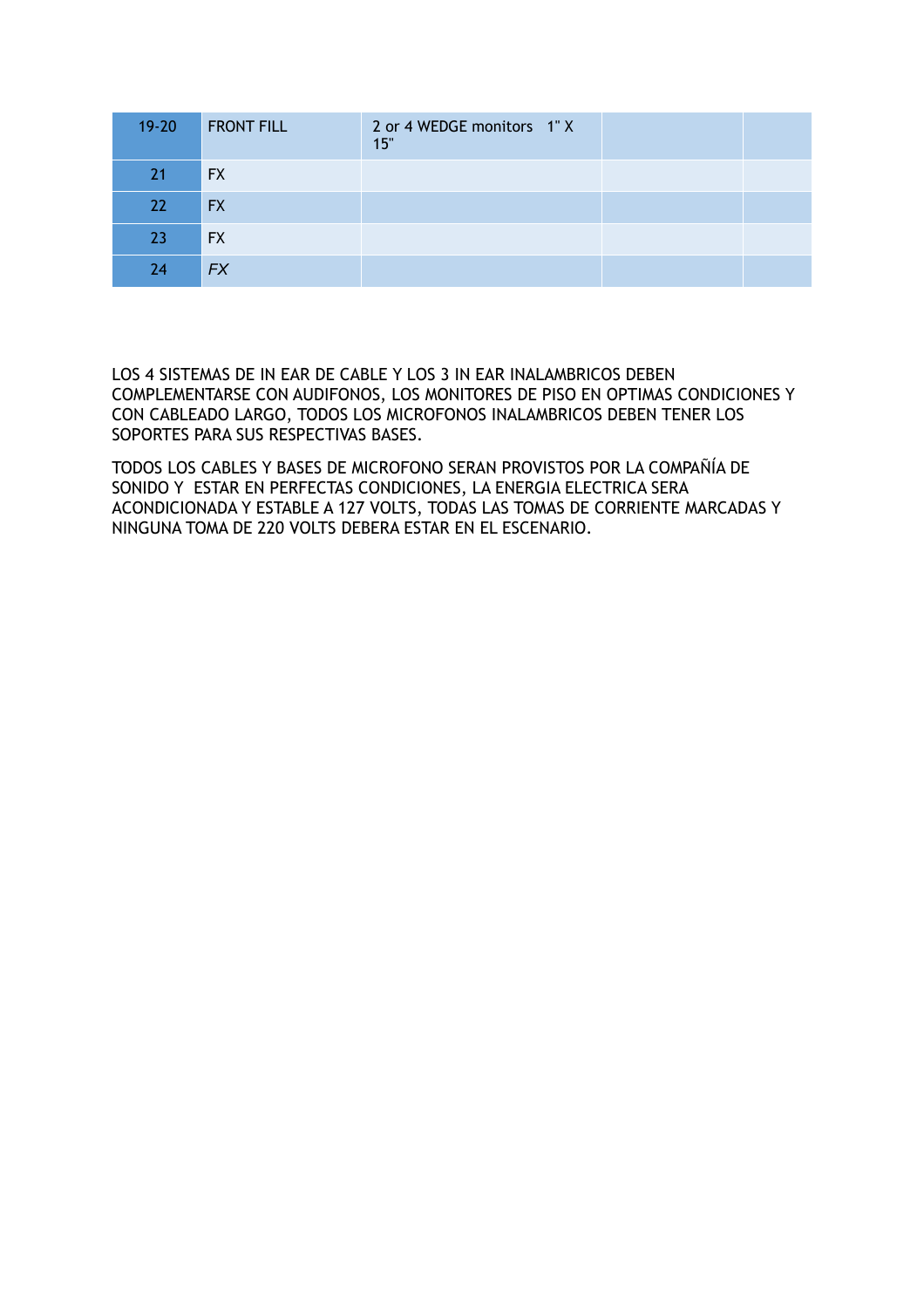



## LIGHTING PLOT



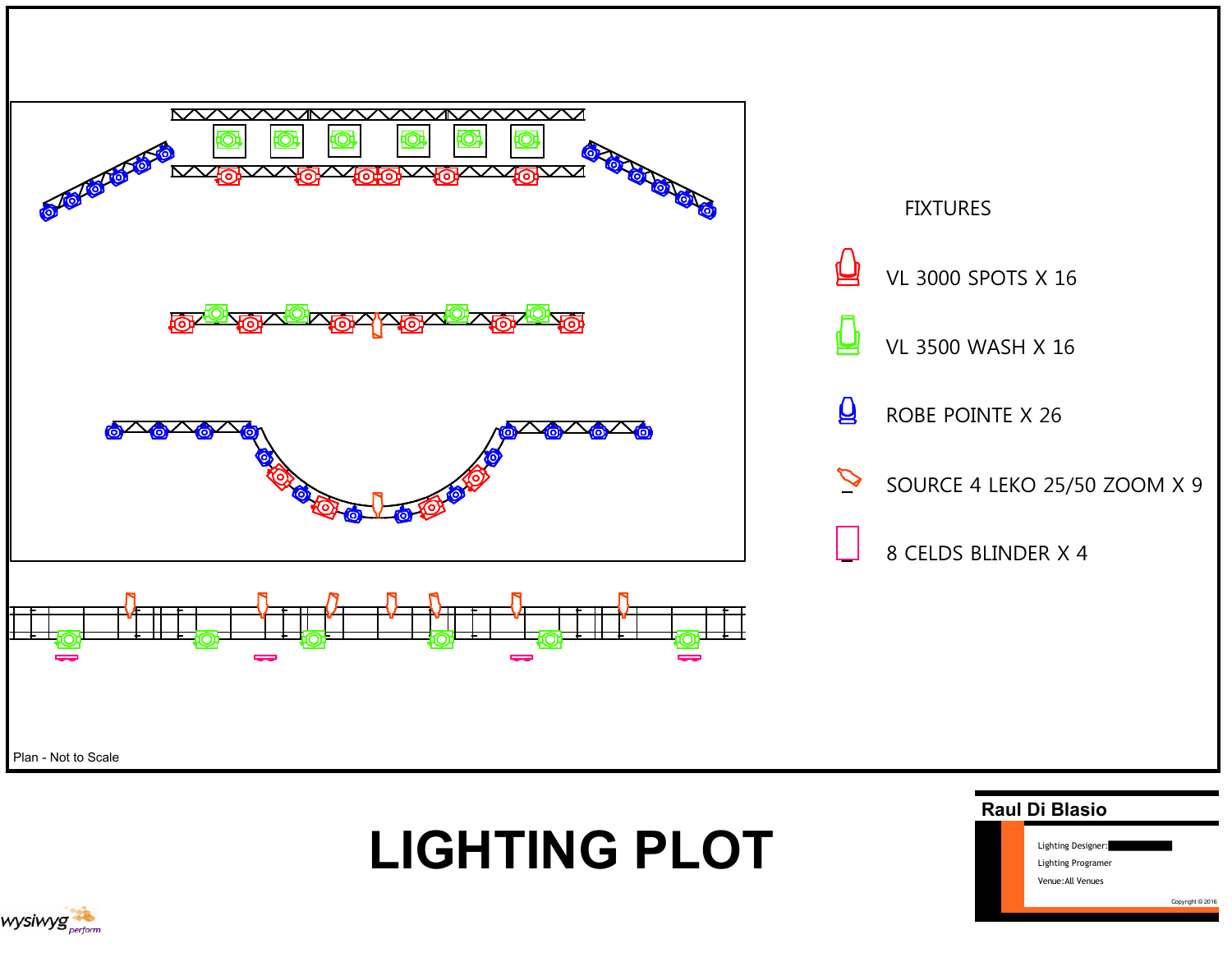

LIGHTING PLOT



Venue:All Venues

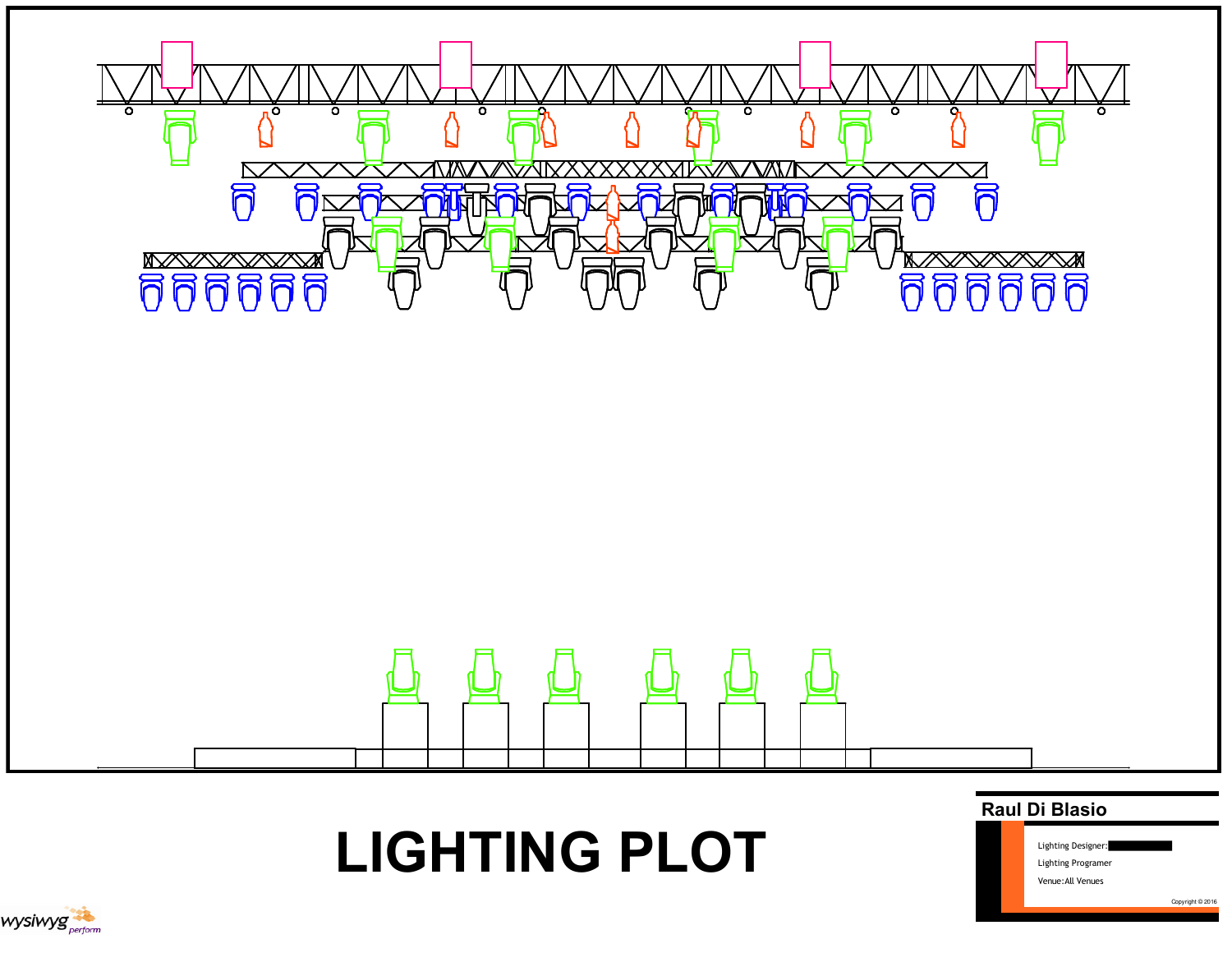

# ISO VIEW



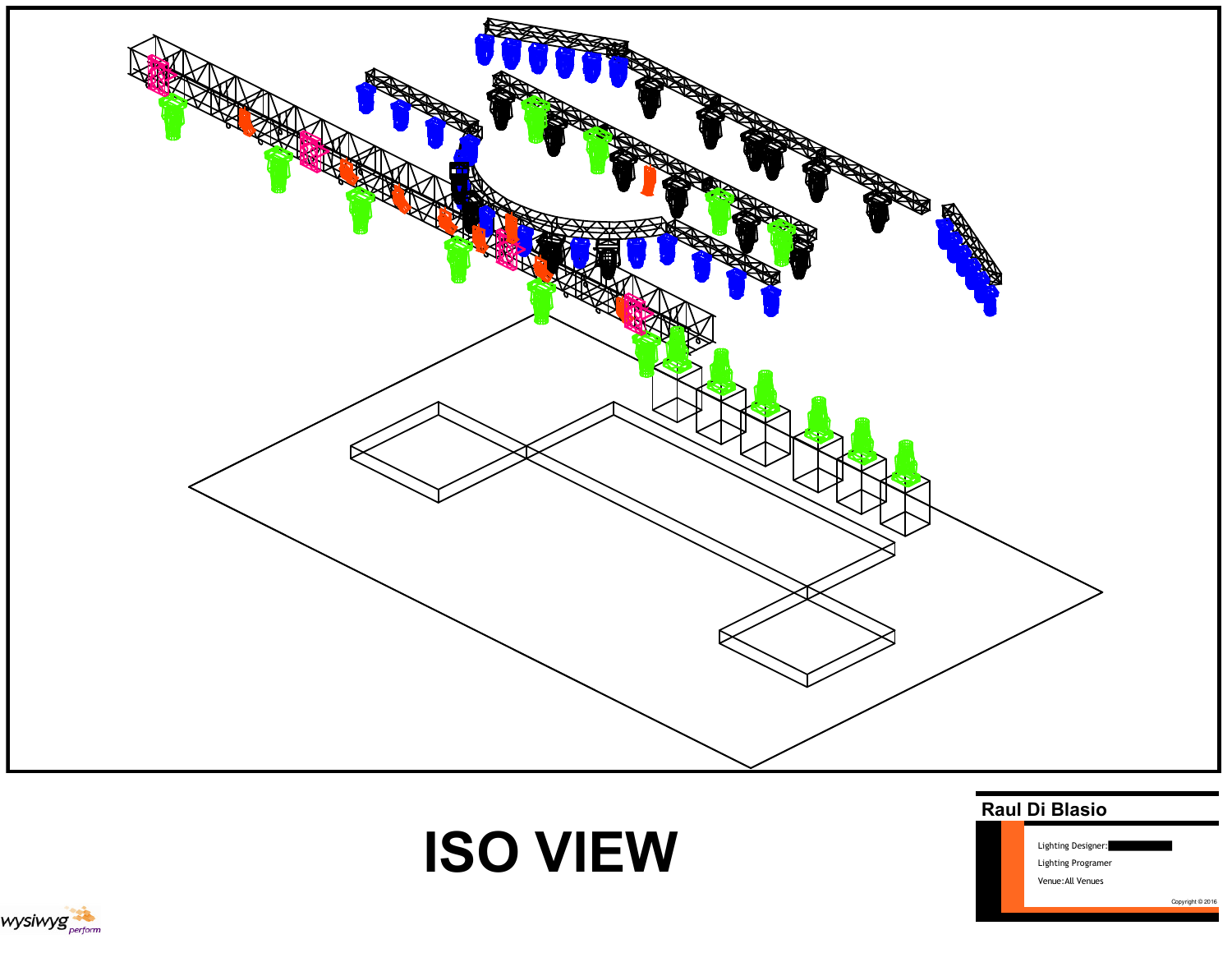









RIGHT VIEW



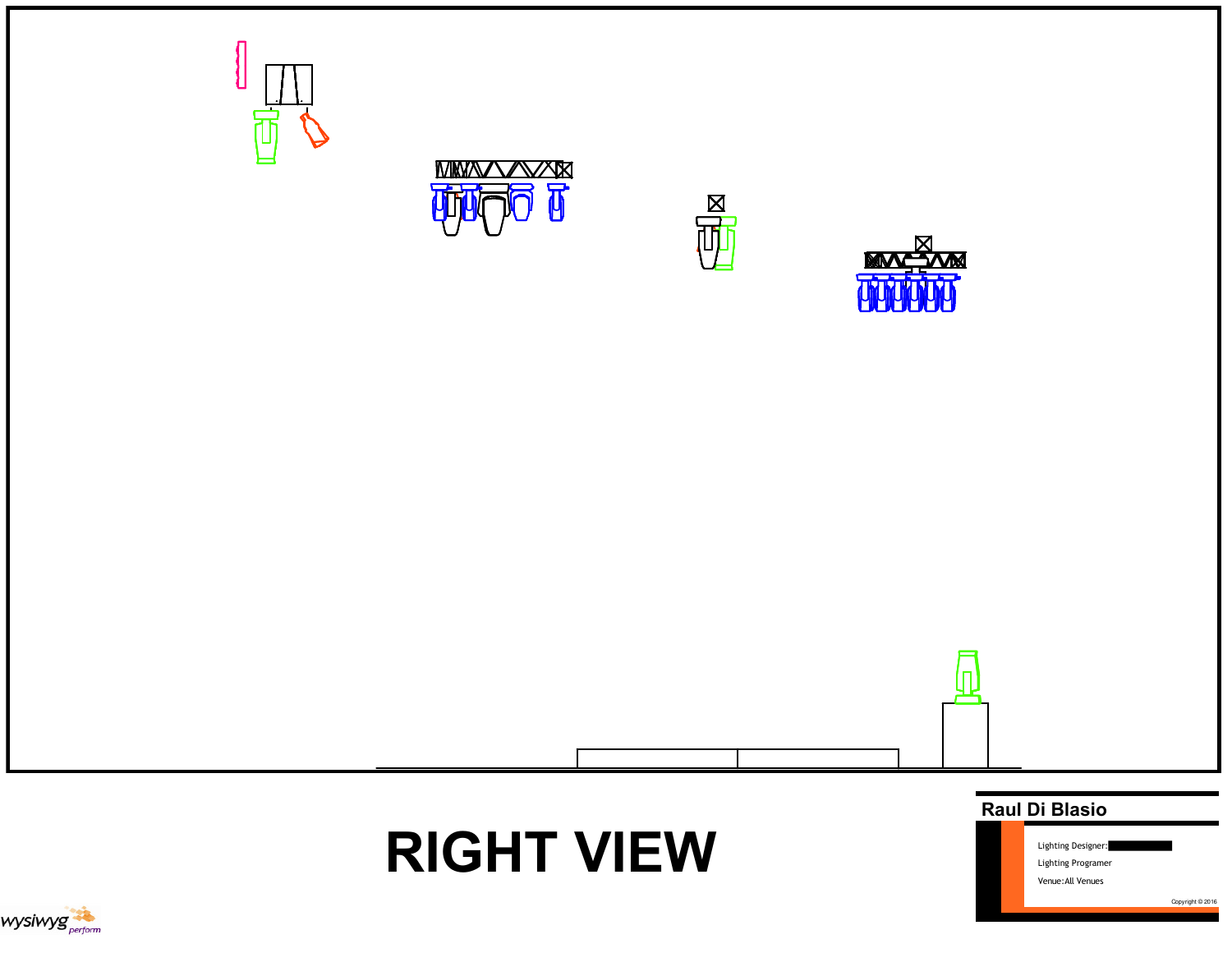



## STAGE VIEW